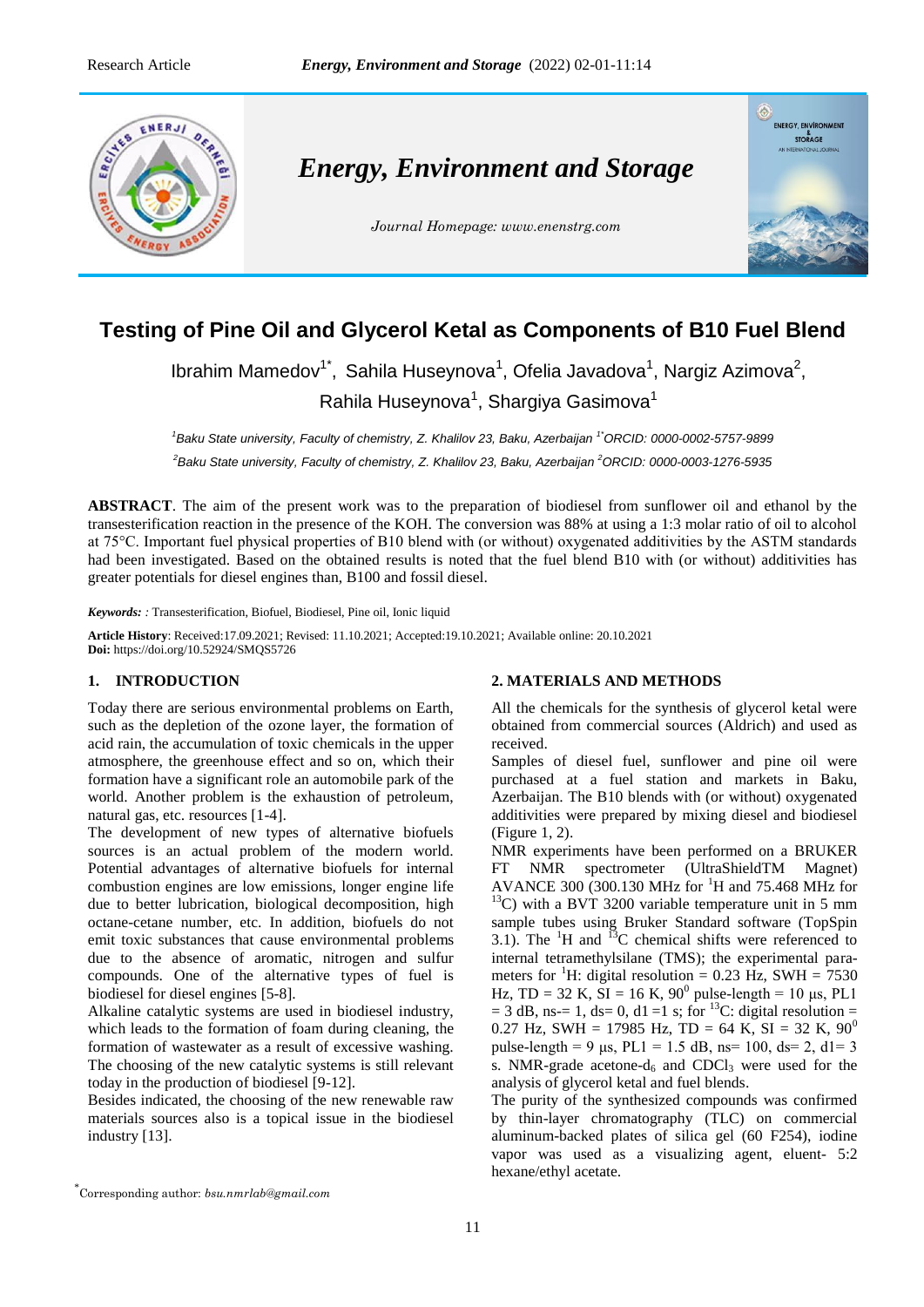

**Fig. 1.** Pine oil and glycerol ketal



**Fig. 2.** The prepared fuel blends

# *2.1. The procedure for preparation of biodiesel*

Sunflower biodiesel (B100) was obtained by dissolving 0.69 g KOH in 37.5 ml of ethanol  $(C_2H_5OH)$  without heating (at room temperature). After complete dissolution, 50 g of oil was added to this mixture. The reaction was carried out in a conical flask equipped with a reverse refrigerator and magnetic stirrer for 7 hours at 75 ºC (rotation speed was maintained at 1000 rpm). After stirring, the reaction mass was aged for at least 12 hours in dividing funnel. The reaction mass was divided into 2 layers using a dividing funnel: the upper layer contained biodiesel, the lower layer-glycerine. Untreated biodiesel was repeatedly washed with water in order to remove catalysts. The conversion rate was 88% when using the molar ratio of oil to ethanol 1:3 (Figure 3).



**Fig. 3.** The preparation of the biodiesel

Biodiesel synthesized from sunflower oil and its blends were characterized in accordance with the American Standard of Testing and Materials (ASTM) methods.

*2.2. The procedure for preparation of glycerol ketal (GK)* A mixture of 25 g of pure glycerol, 100 ml of cyclopentanone, 0.75 g of p-toluenesulfonic acid (PTSA) was placed in a 500 ml conic flask fitted a reflux condenser and magnetic stirrer. The reaction mixture was stirred under 100°C for 5 working days. After the completion of the reaction mixture was neutralized with 0.5 g sodium acetate. In the next stage filtration and evaporation of the acetone had been carried out. The ketal was obtained by vacuum distillation, yield 96%.



### **3. RESULT AND DISCUSSION**

In our previous work [12] about the preparation of methanol biodiesel catalyzed by new ionic liquid system had been informed. Reporting work devoted to the preparation of ethanol biodiesel from the sunflower oil by the transesterification reaction in the presence of the KOH and testing of different fuel blends with the glycerol ketal and pine oil additivities.

The used feedstock sunflower physicochemical properties are shown in Table 1.

As known from the literature oxygenated compounds, such as glycerol ketals, pine oil (PO), etc. can be used as a fuel additive to reduce particulate emission and to improve the cold flow properties of liquid transportation fuels. It helps to reduce gum formation, improves oxidation stability, etc. [14, 15].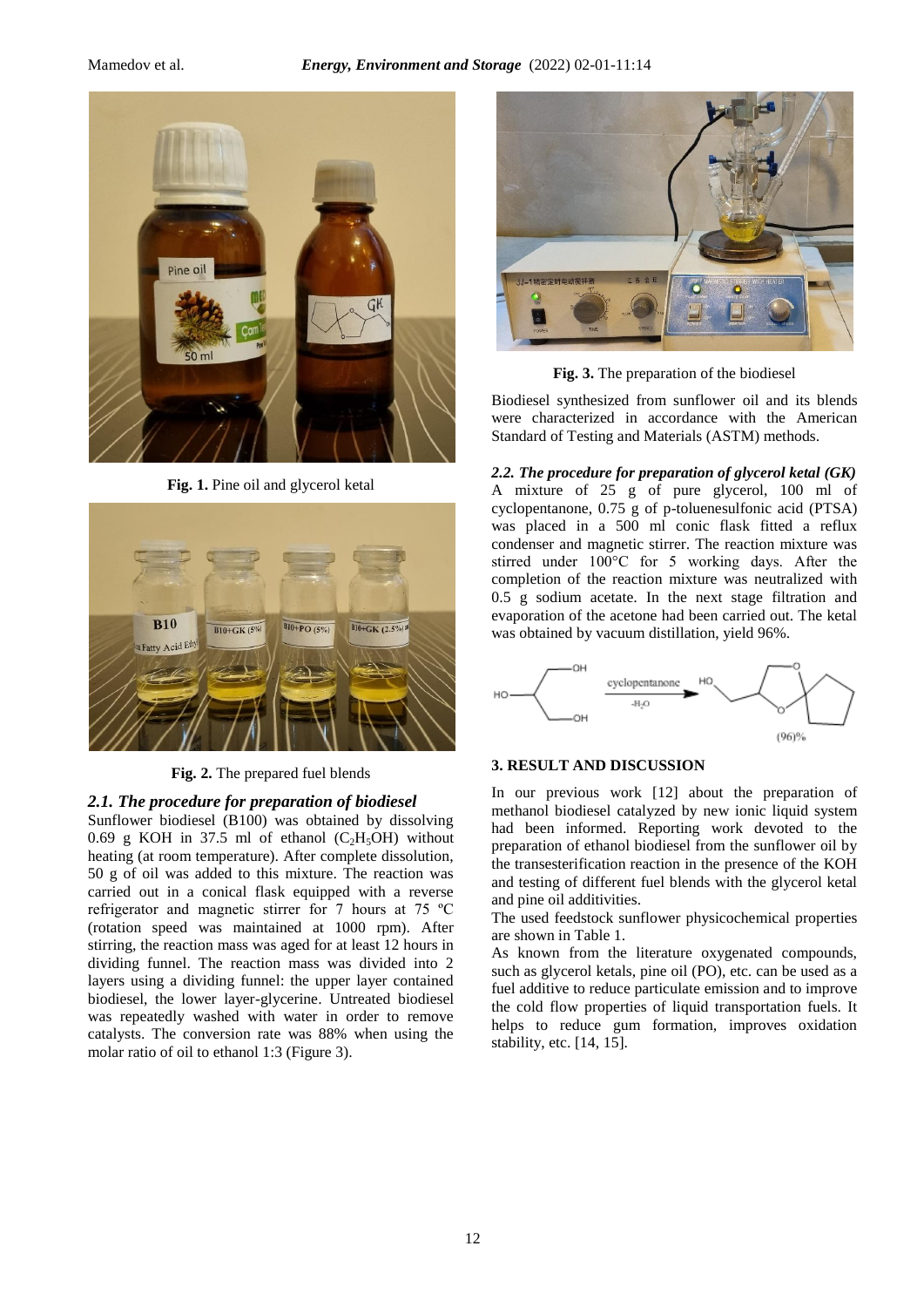| Fatty acid composition<br>$(wt.\%)$       | 16:0            | 18:0   | 18:1      | 18:2      |  |  |
|-------------------------------------------|-----------------|--------|-----------|-----------|--|--|
|                                           | $3.5 -$         | $1.3-$ | $14 - 43$ | $44 - 74$ |  |  |
|                                           | 7.6             | 6.5    |           |           |  |  |
| Acid value (mg of $KOH/g$ )               | $0.28 \pm 0.5$  |        |           |           |  |  |
| Saponification value (mg                  | $193.3 \pm 0.5$ |        |           |           |  |  |
| $KOH/g$ )                                 |                 |        |           |           |  |  |
| Iodine value (g I <sub>2</sub> per 100 g) | $121.4 \pm 0.5$ |        |           |           |  |  |
| Viscosity (cP)                            | $34.1 \pm 0.5$  |        |           |           |  |  |
| Flash point $(^{\circ}C)$                 | 265             |        |           |           |  |  |
| Pour point $(^{\circ}C)$                  | $+12$           |        |           |           |  |  |
| Density $(g/cm^3)$                        | 0.9186          |        |           |           |  |  |

**Table 1** Major fatty acids and physical properties of the refined sunflower oil Considering the above indicated, the properties B10 blend

(based on ethanol) in presence of cyclopentanone ketal and pine oil were studied. Pine oil can be regarded as one of the less viscous fuels in the likes of ethanol, methanol and consists of mainly cyclic terpene alcohols, known as terpineol ( $C_{10}H_{18}O$ ) along with alpha-pinene ( $C_{10}H_{16}$ ).

The physical properties of the diesel, sunflower biodiesel (B100), B10 blends with (or without) oxygenated additivities were investigated and the results are shown in Table 2, 3.

#### **Table 2** The physical properties of B100, B10 and diesel fuels

| <b>Properties</b>                                         | <b>ASTM</b>       | <b>ASTM</b>      |                  | diesel         | <b>B10</b>       | <b>B100</b>      |
|-----------------------------------------------------------|-------------------|------------------|------------------|----------------|------------------|------------------|
|                                                           | <b>Methods</b>    | diesel           | biodiesel        |                |                  |                  |
| Relative density at $20^{\circ}$ C, g/cm <sup>3</sup>     | D1298             | $0.8 - 0.84$     | $0.86 - 0.9$     | 0.837          | 0.85             | 0.88             |
| Viscosity at $40^{\circ}$ C, mm <sup>2</sup> /s, min-max. | D445              | $2 - 5$          | $3.5 - 5.0$      | 3.44           | 3.4              | 4.6              |
| Flash point, $\degree$ C, min.                            | D93               | 65               | >120             | 70             | 110              | 180              |
| Cloud point $(^{\circ}C)$                                 | D <sub>2500</sub> | $-12$            | $20$             | 7              | 5                | 15               |
| Pour point $(^0C)$                                        | D <sub>2500</sub> | $-15$            | $\leq$ 15        | $\mathbf{0}$   | $-10$            | 3                |
| Iodine value g $(l_2)/100$ g                              | $\overline{a}$    | 60-135           | < 120            | 1.58           | 46.6             | 112.5            |
| Sulfur, ppm, max.                                         | D 975-14          | 15               | 15               | 50             | 35               | $\theta$         |
| Water and sediment, vol%, max.                            | D 975-14          | 0.05             | 0.05             | $\mathbf{0}$   | $\mathbf{0}$     | $\theta$         |
| Copper corrosion, $3 \text{ hr}$ at $50^{\circ}$ C, max.  | D 975-14          | N <sub>2</sub> 3 | N <sub>2</sub> 3 | N <sub>2</sub> | N <sub>0</sub> 1 | N <sub>2</sub> 1 |
| Cetane number, min.                                       | D 975-14          | 40               | 47               | 53             | 52.3             | 48.3             |

### **Table 3** The physical properties of the **B10** with the **GK** and **PO**

| <b>Properties</b>                                         | <b>B10</b>       | $B10+PO$         | $B10+GK$         | $B10+GK (2.5%)$ and PO |
|-----------------------------------------------------------|------------------|------------------|------------------|------------------------|
|                                                           |                  | (5%)             | (5%)             | $(2.5\%)$              |
| Relative density at $20^{\circ}$ C, g/cm <sup>3</sup>     | 0.88             | 0.85             | 0.86             | 0.86                   |
| Viscosity at $40^{\circ}$ C, mm <sup>2</sup> /s, min-max. | 4.6              | 3.7              | 3.4              | 3.5                    |
| Flash point, °C, min.                                     | 110              | 110              | 105              | 105                    |
| Pour point $(^0C)$                                        | 15               | $-4$             | $-4$             | $-4$                   |
| Cloud point $(^{\circ}C)$                                 | 3                | $-14$            | $-18$            | $-19$                  |
| Iodine value g $(l_2)/100$ g                              | 112.5            | 47.3             | 45.5             | 47.7                   |
| Sulfur, ppm, max.                                         | 35               | 34               | 34               | 34                     |
| Water and sediment, vol%, max.                            | $\boldsymbol{0}$ | $\mathbf{0}$     | $\boldsymbol{0}$ | $\boldsymbol{0}$       |
| Copper corrosion, 3 hr at $50^{\circ}$ C, max.            | N <sub>2</sub> 1 | N <sub>2</sub> 1 | N <sub>2</sub> 1 | N <sub>0</sub> 1       |

As seen from the tables 2, 3 density decreased for the B10+PO, B10+GK and B10+GK+PO blends. According to the dependence between the density and kinematic viscosity also significantly decreases in the presence of

5% oxygenated compounds in the blends. The significantly decreasing of the viscosity to positive influences on the flow and sprays characteristics in the engine.